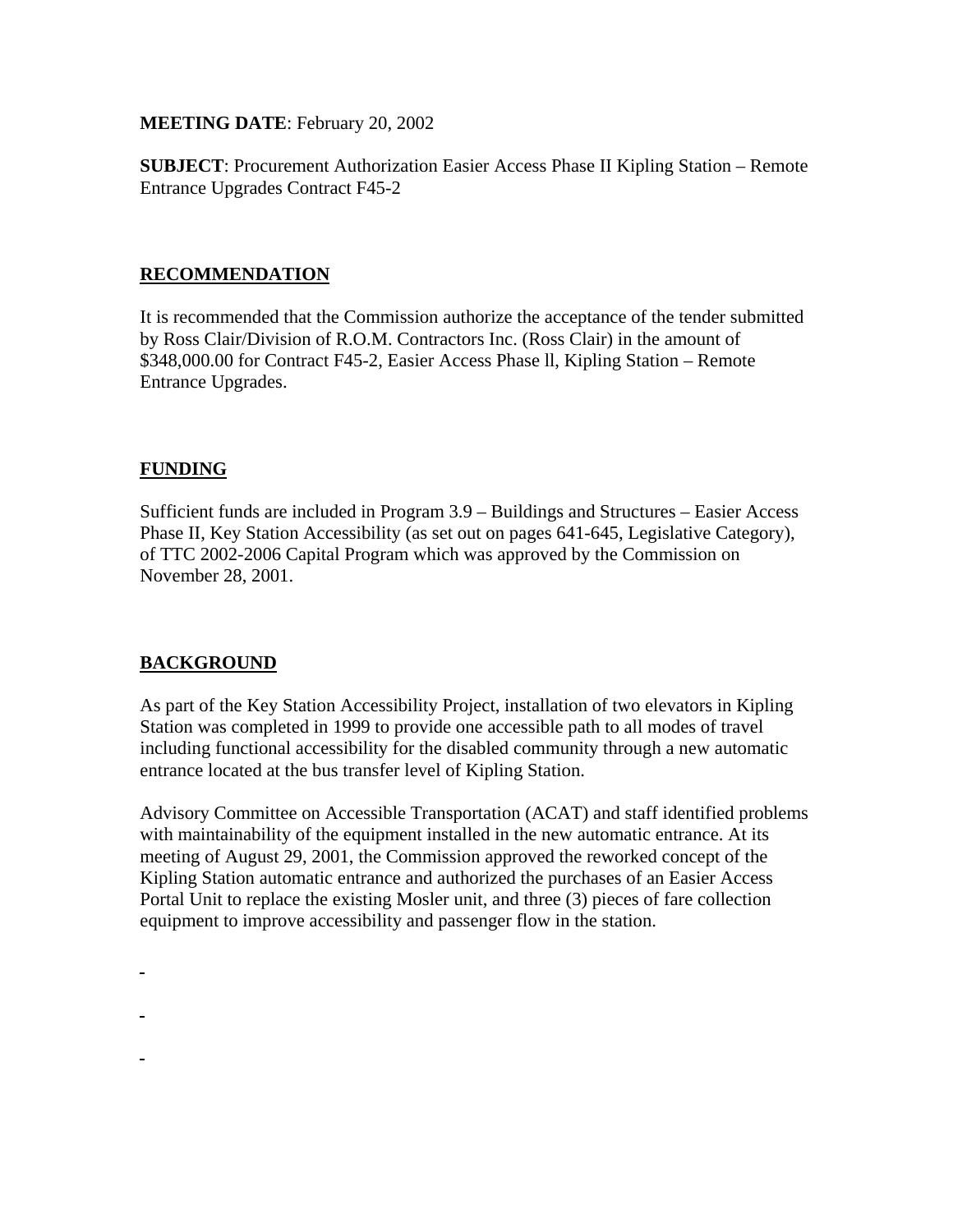#### **DISCUSSION**

Contract F45-2, Easier Access Phase ll, Kipling Station – Remote Entrance Upgrades, provides for all the work to upgrade the automatic entrance at the bus transfer level of Kipling Station including preparation work to receive the Easier Access Portal Unit and the other fare collection equipment. Contract F45-2 also includes modifications to the Passenger Pick-Up and Drop-Off (PPUDO) area to allow for the pick up and drop off of patrons using wheelchairs, modifications to the fare line at concourse level and the installation of an automatic door operator at the Station main entrance.

Specifications and drawings were prepared for Contract F45-2, Easier Access Phase ll, Kipling Station – Remote Entrance Upgrades, and a request for tender was publicly advertised on the TTC's web site as of January 2, 2002. Eleven (11) companies requested copies of the tender documents, out of which six (6) submitted tenders as summarized in Appendix A.

Ross Clair/Division of R.O.M. Contractors Inc. (Ross Clair) submitted the lowest priced tender and did not state any exceptions or qualifications. They also did not submit any alternatives for consideration. Ross Clair has satisfactorily completed work of a similar size and nature for the Commission within the past five years. Their tender is considered commercially compliant and acceptable. Based on a review of their financial statements, it appears they have the financial capability to perform the work of this contract.

Land Construction Company Ltd. (Land) submitted the second lowest priced tender and also did not state any exceptions or qualifications, nor did they submit any alternatives for consideration. They are considered commercially compliant.

#### **JUSTIFICATION**

The tender submitted by Ross Clair/Division of R.O.M. Contractors Inc. is the lowest priced compliant tender.

- - - - - - - - - - - -

February 7, 2002

80-21-24

1033775

Attachment – Appendix A

#### **APPENDIX A**